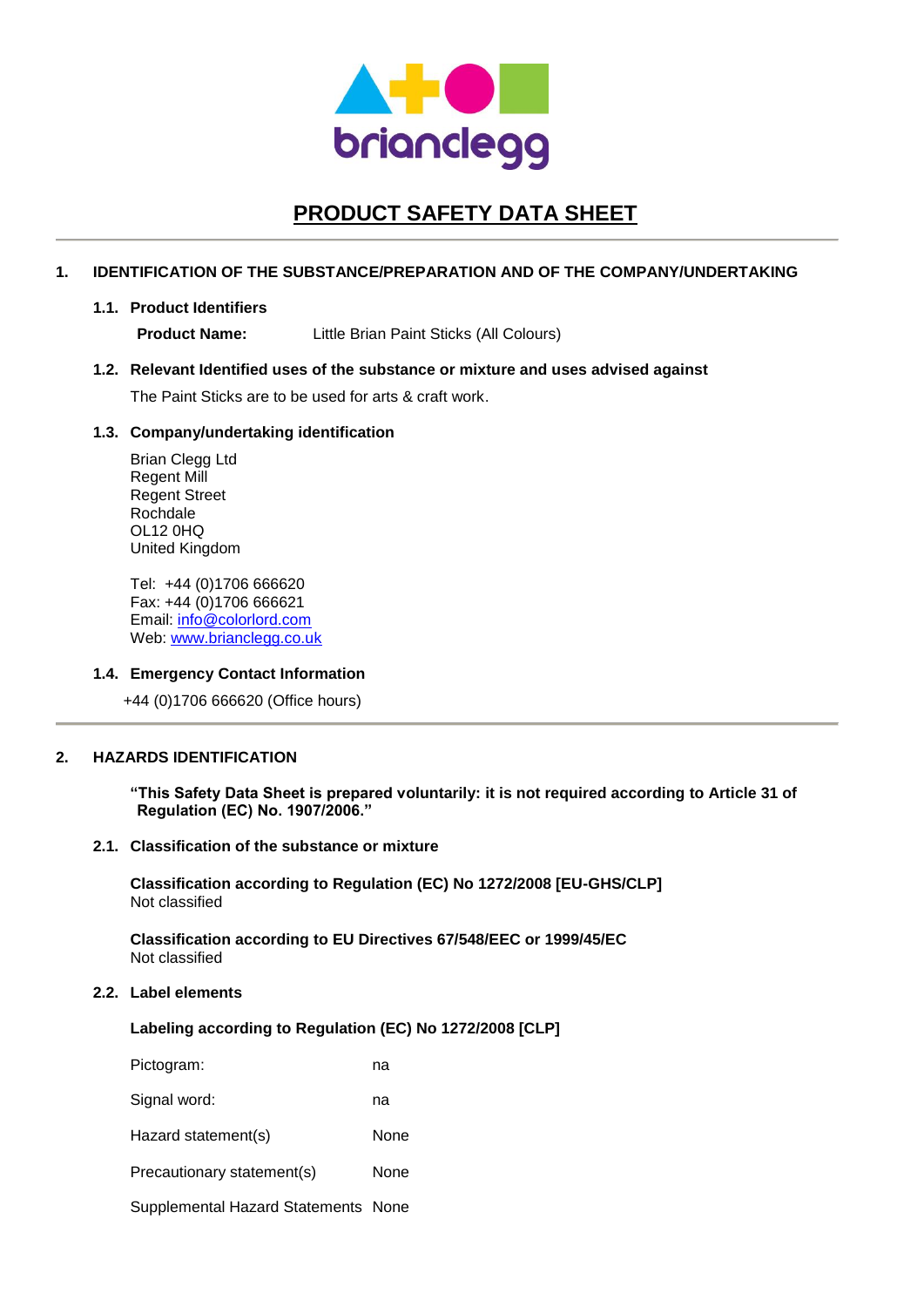# SDS-BC50 Little Brian Paint Sticks

## **Labelling according to European Directive 67/548/EEC as amended.**

| Hazard symbol(s) | na    |
|------------------|-------|
| R-phrase(s)      | None. |
| S-phrase(s)      | None  |

## **2.3. Other hazards**

Not classified as hazardous as supplied.

The Paint Sticks conform to all relevant parts of the European Toy Safety regulations (EN71).

Eye contact may cause temporary irritation.

Repeated/prolonged skin contact may cause minor irritation to sensitive individuals.

# **3. COMPOSITION/INFORMATION ON INGREDIENTS**

This product contains no materials that present a hazard to health within the meaning of Regulation (EC) No 1272/2008 [EU-GHS/CLP]

# **4. FIRST AID MEASURES**

## **4.1 Description of First Aid Measures**

| General Advice: | First aid followed by medical attention.                                                                                               |
|-----------------|----------------------------------------------------------------------------------------------------------------------------------------|
| Inhalation:     | Move exposed person to fresh air. Keep warm and at rest. Seek medical<br>attention as soon as possible.                                |
| Skin contact:   | Wash with mild soap and water. Generally the product does not irritate the<br>skin. Seek medical advice if irritation occurs/persists. |
| Eye Contact:    | Rinse opened eye for several minutes under running water. Seek medical<br>attention if irritation persists.                            |
| Ingestion:      | Wash mouth out with water, seek medical attention if symptoms occur.                                                                   |

**4.2 Most Important Symptoms and effects, both acute and delayed** No data available

**4.3 Indication of any immediate medical attention and special treatment needed** No data available

## **5. FIRE FIGHTING MEASURES**

## **5.1 Suitable Extinguishing Media:** Water spray, extinguishing foam, dry powder extinguisher, carbon dioxide.

**5.2 Special hazards arising from the substance or mixture:** If these products are either ignited or exposed to elevated temperatures causing decomposition carbon dioxide or carbon monoxide may be emitted.

## **5.3 Advice for firefighters:**

Wear self contained breathing apparatus for fire fighting.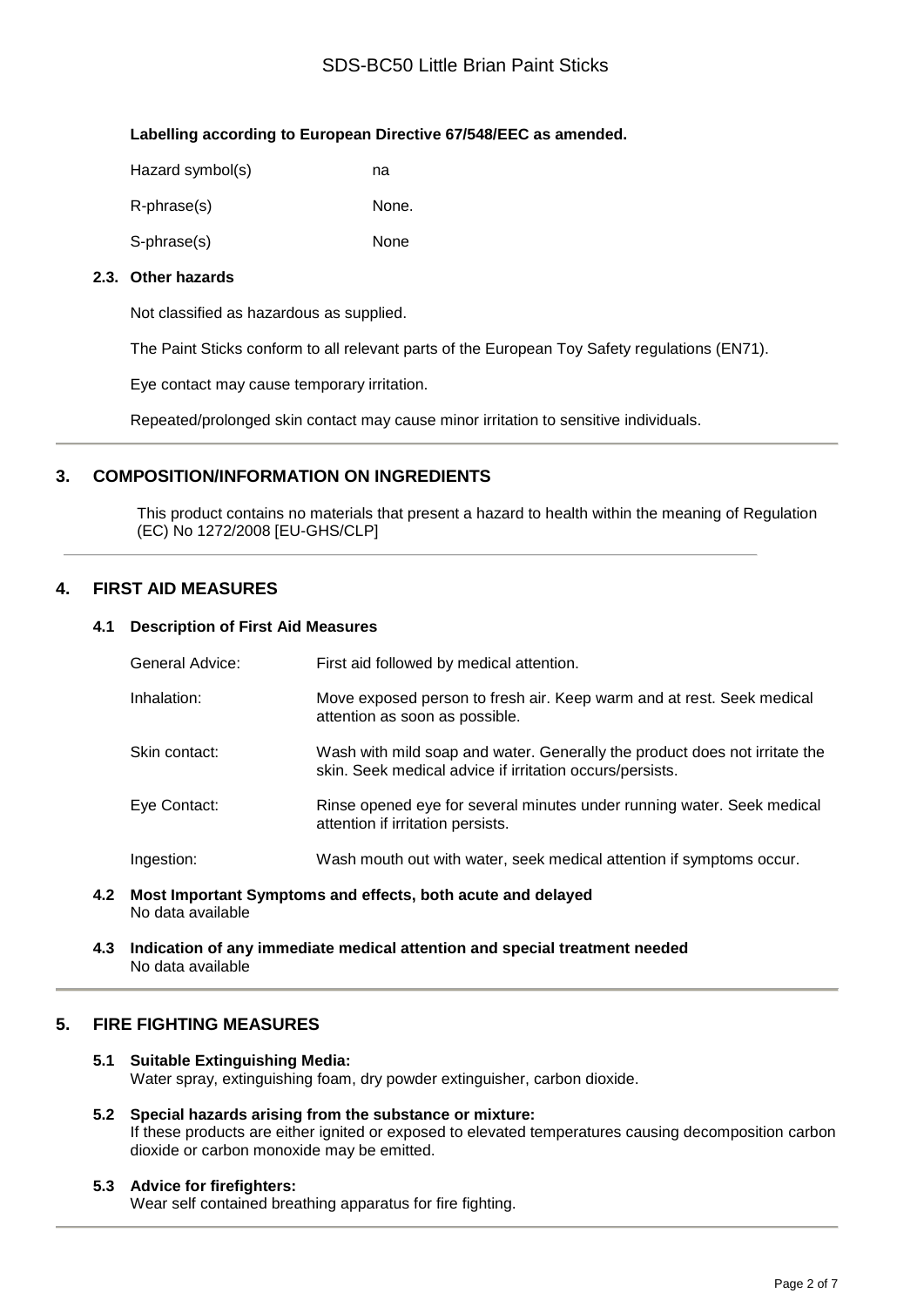# **6. ACCIDENTAL RELEASE MEASURES**

- **6.1 Personal precautions:** No special precautions
- **6.2 Environmental precautions:** Not applicable.
- **6.3 Methods for cleaning up:** Pick up manually or vacuum.

## **7. HANDLING AND STORAGE**

- **7.1 Precautions for Safe Handling:** Avoid contact with eyes. Avoid repeated prolonged contact with skin.
- **7.2 Conditions for safe storage including any incompatibilities:** Store in cool place. Keep container tightly closed in a dry and well-ventilated place.
- **7.3 Specific end uses:** None

## **8. EXPOSURE CONTROLS/PERSONAL PROTECTION**

#### **8.1 Control Parameters:**

These products do not contain any relevant quantities of materials with critical values that have to be monitored in the workplace.

(ref: EH40/2005 as consolidated with amendments Oct 2007)

National exposure control limits must be considered where appropriate.

#### **8.2 Exposure Controls:**

#### **Appropriate engineering controls** Handle in accordance with good industrial hygiene and safety practice.

#### **Personal Protective equipment**

## **Ventilation:**

No occupational exposure limits established

#### **Respiratory protection:**

None required under normal conditions of use.

#### **Hand Protection:**

Not required under normal conditions of use.

#### **Eye Protection:**

Not required under normal conditions of use.

#### **Body Protection:**

Not required under normal conditions of use.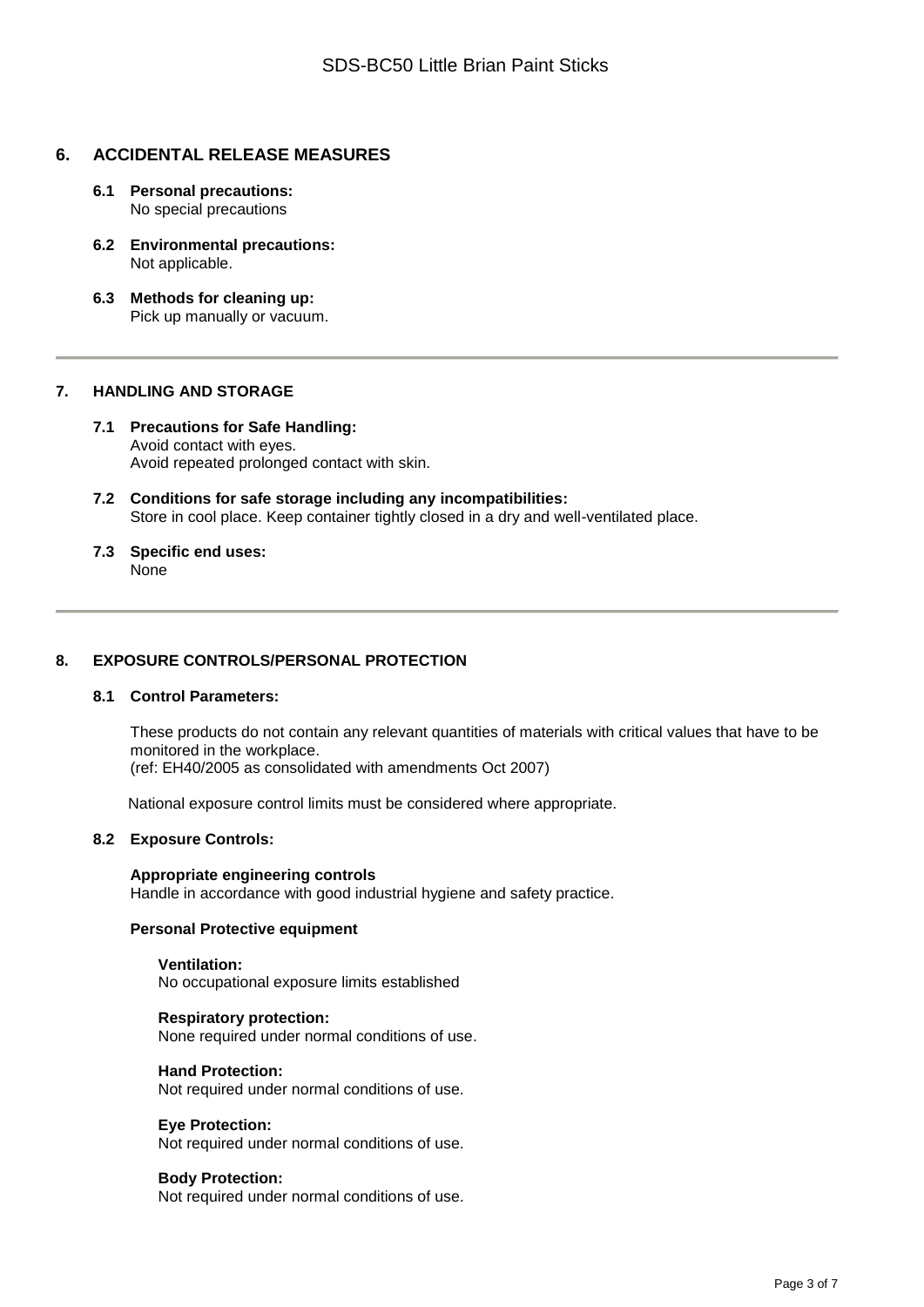## **General Safety and Hygiene measures:**

Do not eat or drink while working with the product. Wash hands before breaks and at the end of work.

## **9. PHYSICAL AND CHEMICAL PROPERTIES**

## **9.1 Information on basic physical and chemical properties**

| a)                                     | Appearance:                                  | Solid Crayon like marker                    |
|----------------------------------------|----------------------------------------------|---------------------------------------------|
| b)                                     | Odour:                                       | slight                                      |
| c)                                     | Odour threshold                              | no data available                           |
| d)                                     | pH                                           | $10 - 11$                                   |
| e)                                     | Melting point/freezing point                 | no data available                           |
| f)                                     | Initial boiling point and boiling range      | no data available                           |
| g)                                     | Flash point                                  | no data available                           |
| h)                                     | Evaporation rate                             | no data available                           |
| i)                                     | Flammability (solid, gas)                    | no data available                           |
| j)                                     | Upper/lower flammability or explosive limits | no data available                           |
| k)                                     | Vapour pressure                              | no data available                           |
| $\vert$                                | Vapour density                               | no data available                           |
| m)                                     | Relative density                             | 1.05 to 1.15 g/cm3 at 20°C                  |
| n)                                     | Water solubility                             | miscible with water to give coloured liquid |
| $\circ$                                | Partition coefficient: n octanol/water       | no data available                           |
| p)                                     | Autoignition temperature                     | not self igniting                           |
| q)                                     | Decomposition temperature                    | no data available                           |
| r)                                     | Viscosity                                    | no data available                           |
| s)                                     | <b>Explosive properties</b>                  | does not present explosive hazard           |
| t)                                     | Oxidizing properties                         | no data available                           |
| <b>Other Safety Information</b><br>9.2 |                                              |                                             |

No data available

# **10. STABILITY AND REACTIVITY**

## **10.1 Reactivity**

Stable under normal conditions

**10.2 Chemical stability** no data available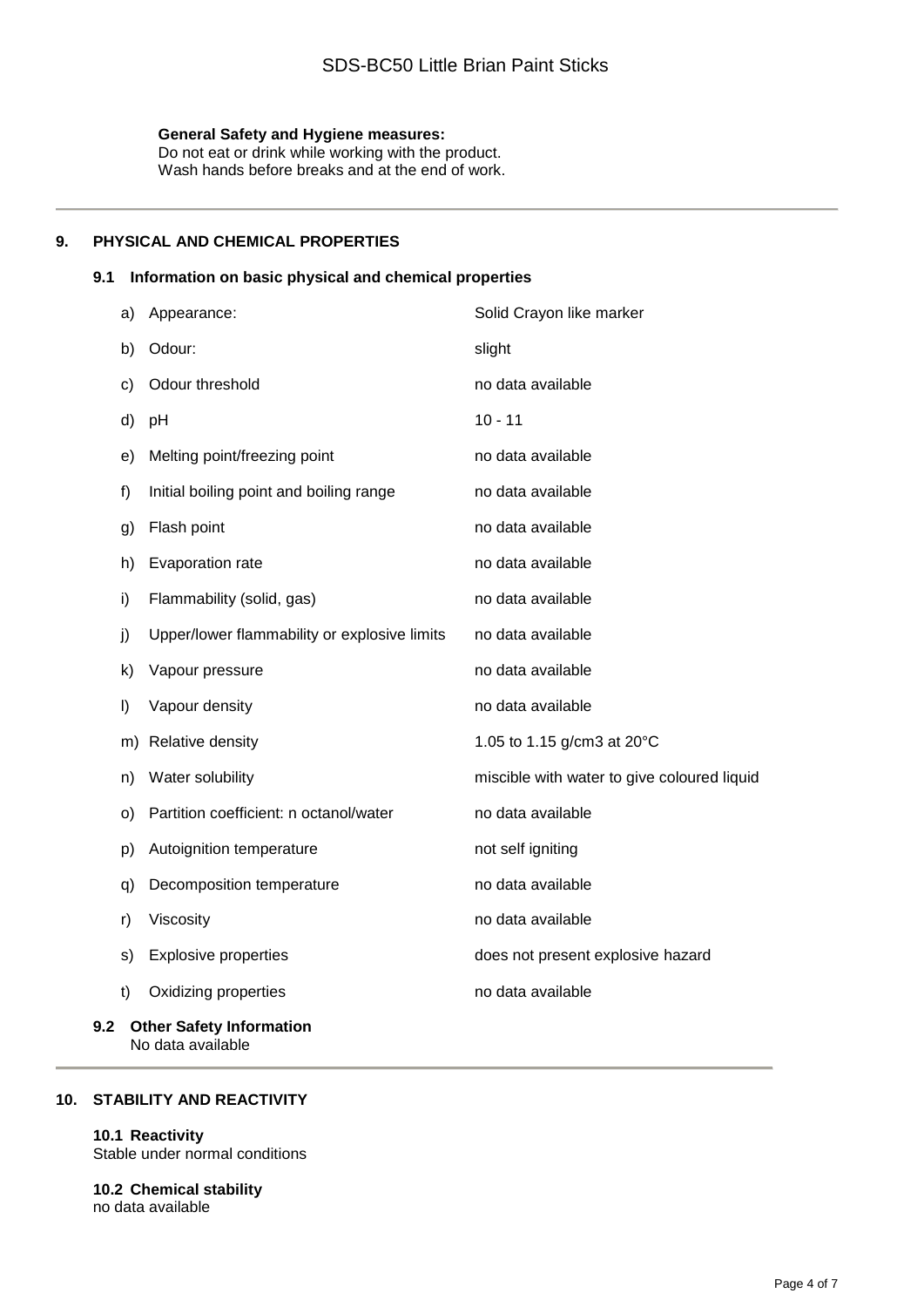## **10.3 Possibility of hazardous reactions**

no data available

#### **10.4 Conditions to avoid**

Avoid contact with acids.

#### **10.5 Incompatible materials**

no data available

#### **10.6 Hazardous decomposition products**

On combustion emits toxic fumes of carbon dioxide and/or carbon monoxide

#### **11. TOXICOLOGICAL INFORMATION**

#### **11.1 Information on toxicological effects**

#### **Acute toxicity** no data available

**Skin sensitisation/irritation**

may be mild irritation

**Serious eye damage/eye irritation** no data available

**Respiratory sensitisation** exposure may cause coughing or wheezing.

#### **Germ cell mutagenicity** no data available

# **Carcinogenicity**

IARC: No component of this product present at levels greater than or equal to 0.1% is identified as probable, possible or confirmed human carcinogen by IARC.

# **Reproductive toxicity**

no data available

**Specific target organ toxicity - single exposure** no data available

**Specific target organ toxicity - repeated exposure** no data available

## **Aspiration hazard**

no data available

#### **Potential health effects** no known significant effects or critical hazards

#### **Signs and Symptoms of Exposure**

To the best of our knowledge, the chemical, physical, and toxicological properties have not been thoroughly investigated.

#### **Additional Information**

When used and handled according to specifications, the product does not have any harmful effects to our experience and the information provided to us.

The substance is not subject to classification according to the latest version of the EU lists.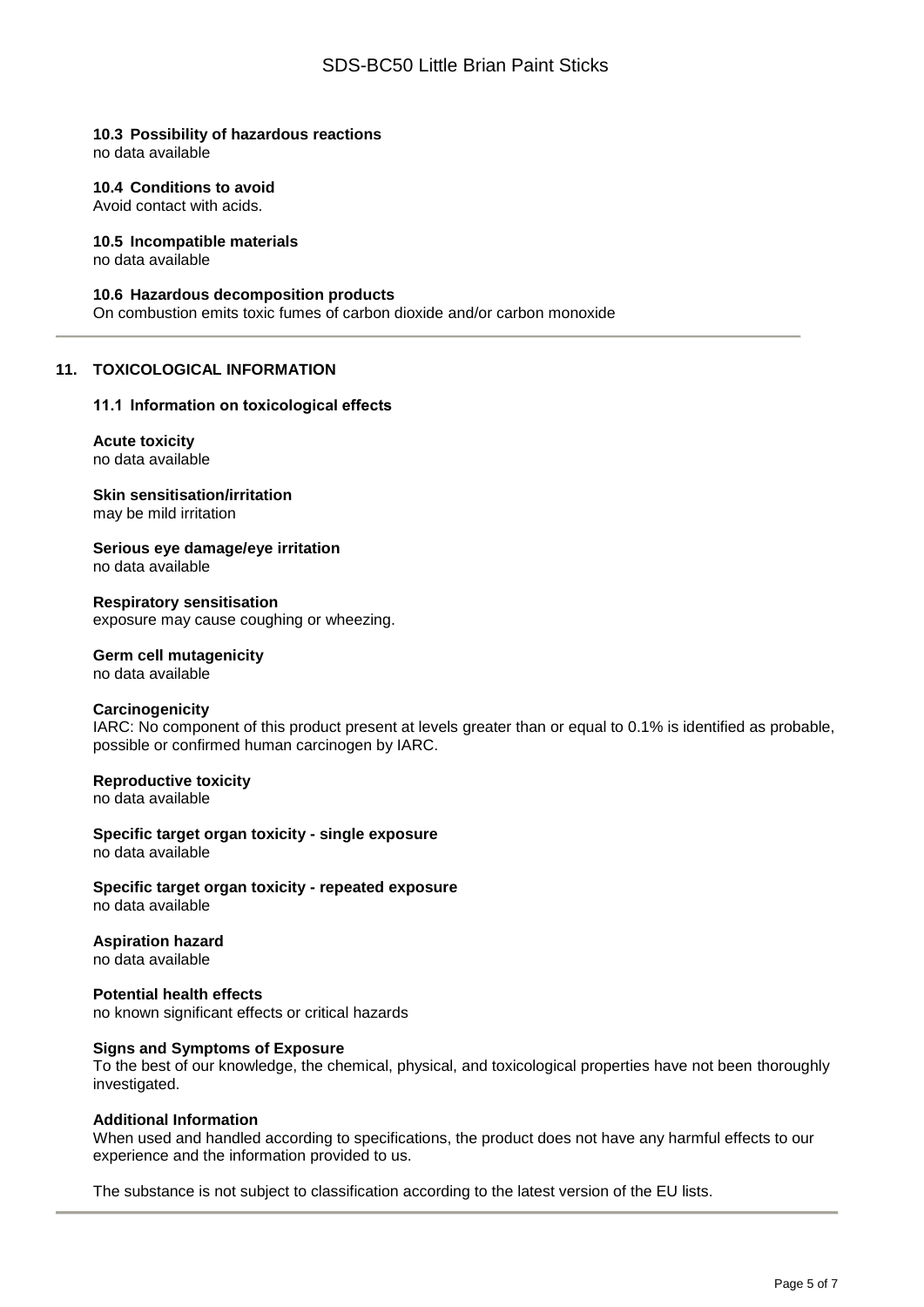#### **12. ECOLOGICAL INFORMATION**

# **12.1 Toxicity**

no data available

**12.2 Persistence and degradability** no data available

**12.3 Bioaccumulative potential** no data available

#### **12.4 Mobility in soil** no data available

**12.5 Results of PBT and vPvB assessment** no data available

#### **12.6 Other adverse effects**

no known significant effects or critical hazards

## **13. DISPOSAL CONSIDERATIONS**

| <b>Product:</b>          | Remove in accordance with local official regulations.                              |
|--------------------------|------------------------------------------------------------------------------------|
| Used packaging material: | Containers may be recycled or re-used. Observe local/state/federal<br>regulations. |

## **14. TRANSPORT INFORMATION:**

Not restricted for transport.

#### **15. REGULATORY INFORMATION**

**This safety datasheet complies with the requirements of Regulation (EC) No. 1907/2006.**

- **15.1 Safety, health and environmental regulations/legislation specific for the substance or mixture** no data available
- **15.2 Chemical Safety Assessment** no data available

## **16. OTHER INFORMATION**

The Little Brian Paint Sticks conform to all relevant parts of the European Toy Safety regulations (EN71).

Little Brian Paint Sticks have NOT been approved for use as cosmetics.

Individuals with allergies or sensitivities to particular substances should contact us on +44 (0)1706 666620 for more detailed information on the components of the preparation.